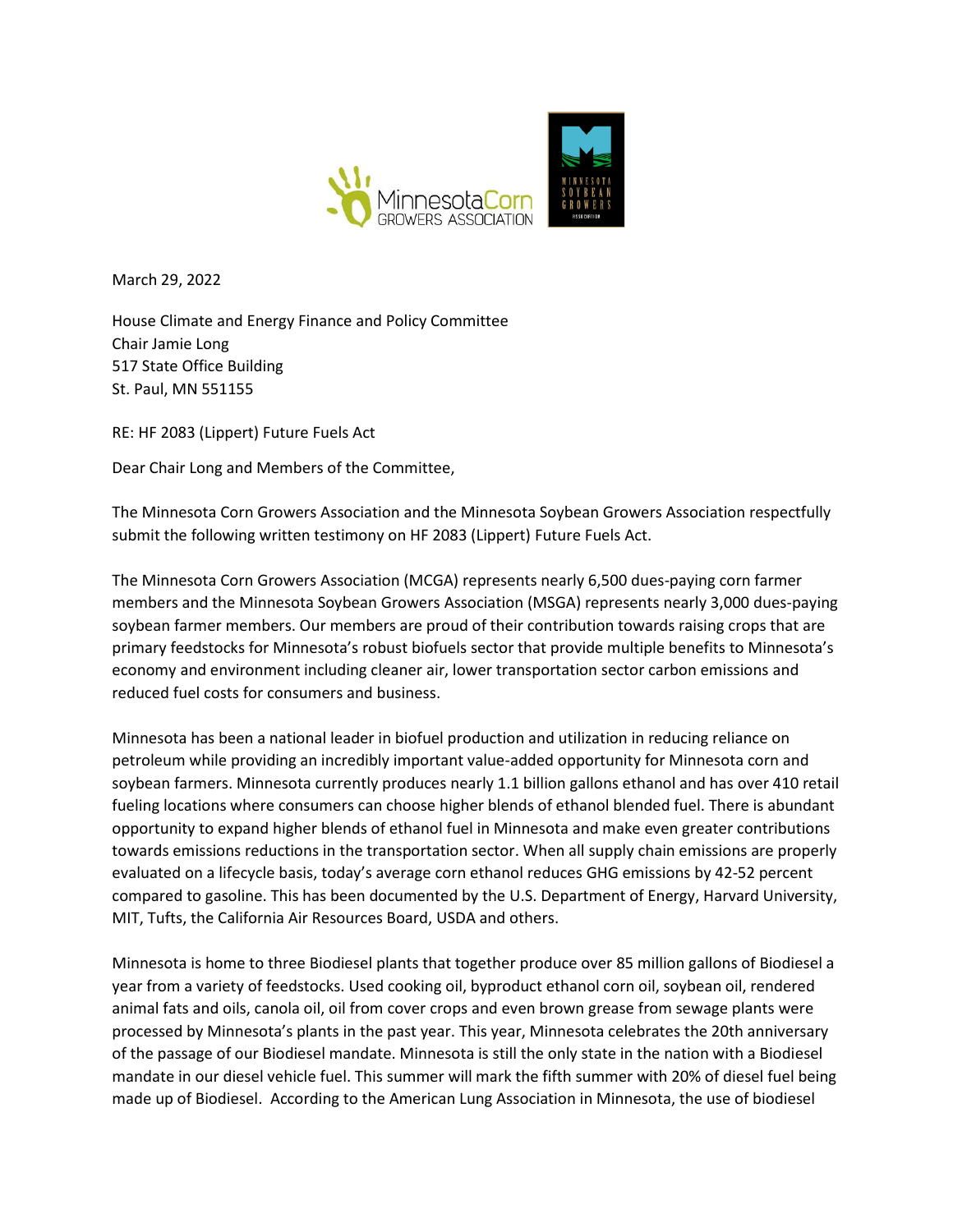significantly reduces tail pipe emissions. B20 is expected to reduce 130 tons of particulate emissions and approximately 1 million tons of CO<sub>2</sub> next year. The Minnesota Soybean Research & Promotion Council has invested checkoff dollars into technology to produce Biodiesel that uses significantly less energy than traditional biodiesel plants. This new technology will lower the carbon emissions from diesel vehicles in Minnesota even more.

HF 2083 proposes to establish a Minnesota Clean Fuel Standard (CFS), also referred to as a Low Carbon Fuel Standard (LCFS) via agency rulemaking. Our associations appreciate that the Minnesota House of Representatives is considering legislation that recognizes that valuable contributions that today's production of ethanol, biodiesel, renewable diesel and other biofuels can help to meet Minnesota's greenhouse gas emission reduction goals in the transportation sector, but we do have concerns with the current version of HF 2083.

A CFS/LCFS policy is a complicated, multi-faceted transportation emission reduction policy. Unfortunately the current version of HF 2083 leaves several important policy design questions to be determined through agency rulemaking instead of detailing important aspects of the policy as determined by the Legislature. It is our position that if we are to enact a truly fuel-neutral policy where all low carbon fuel alternatives compete on a level-playing field, the Legislature should determine policy design questions and not leave it entirely up to administrative rulemaking.

Another significant concern for Minnesota's corn and soybean farmers is how or if a MN CFS/LCFS will account for emissions from farm practices in the lifecycle assessment (LCA) of a clean fuel pathway. Subd.2, paragraph (c), clause (7) references accounting for farm practices in the lifecycle, but does not define the process to be used, the data required to make the determination or how that farm-level data will be protected. Minnesota corn and soybean farmers are already adopting voluntary conservation practices that help to improve soil health and water quality and we recognize there could be opportunity to reward farmers adoption of conservation practices but how that process will work and what will be required of the farmer does carry risk without specific direction from the Legislature.

A market-based low carbon fuel policy must be based on a consistent carbon performance standard and ensure equal metrics in measurement of carbon intensity, including treatment of direct and indirect emissions of vehicle technologies and fuels. The bill defines the GREET model as the definitive tool to do the measurement, but also leaves it up to agency rulemaking to adopt the model for Minnesota. We have witnessed in other jurisdictions such as California, that when the GREET model has been adapted for state use, indirect land use change penalties have created an unequal playing field in evaluating LCA emissions among low carbon fuel options resulting in a competitive disadvantage for biofuels.

MCGA and MSGA are also concerned with what a Minnesota only approach could mean for fuel prices in our state. California saw increases at the pump after they implemented their LCFS. According to Stillwater Associates, the LCFS increased the cost of gasoline and diesel fuel by **22 cents per gallon** in California in 2020. Every state and Canada have seen increases at the pump after they passed a LCFS. We believe that an approach that incorporates more of the Midwest region could help defray some of the costs. The proponents of the bill think that if they pass this bill here that other states will follow suit. This has not been the case with the biodiesel mandate. While other states have passed incentives up to